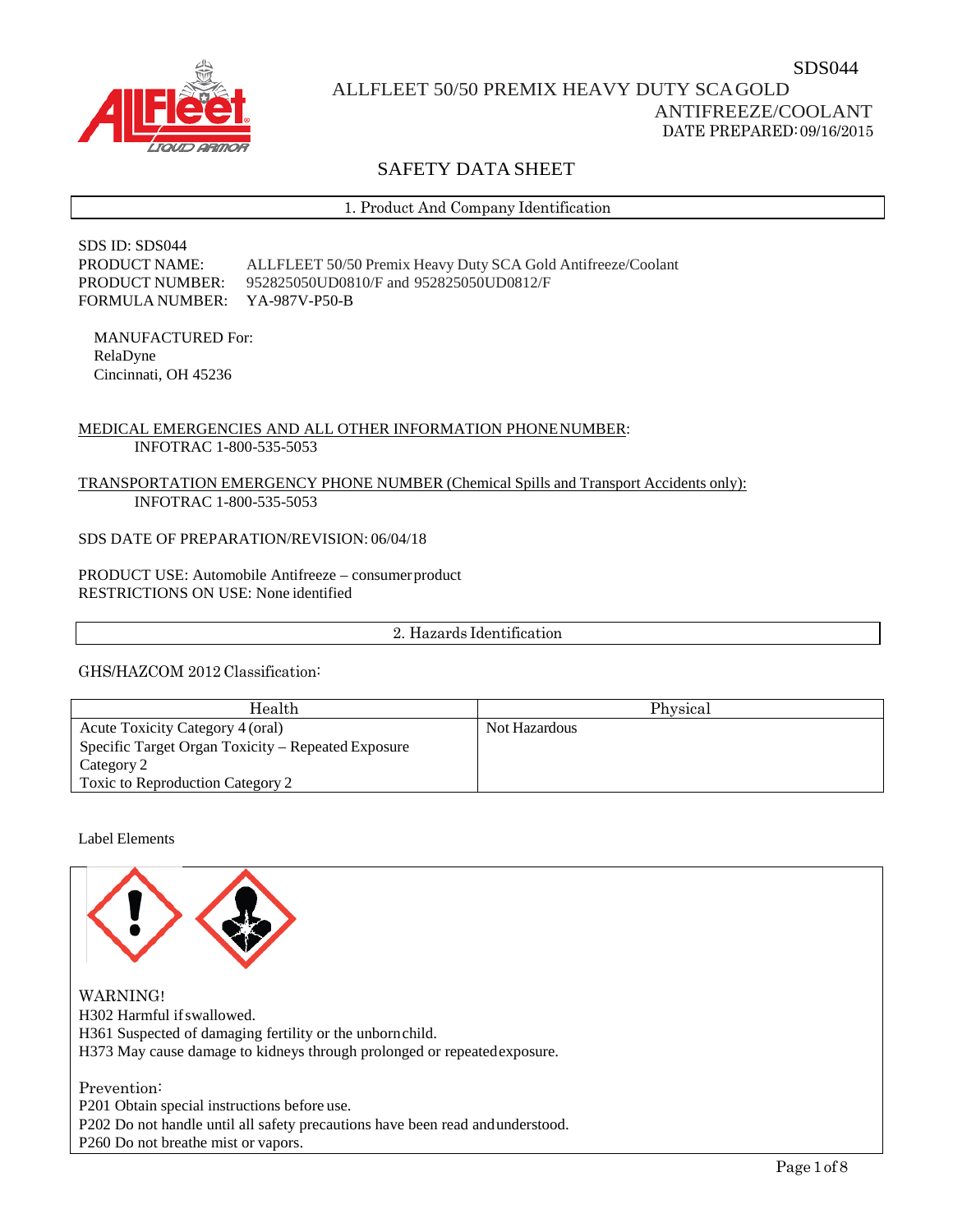# ALLFLEET 50/50 PREMIX HEAVY DUTY SCAGOLD ANTIFREEZE/COOLANT DATE PREPARED:09/16/2015

P264 Wash exposed skin thoroughly afterhandling. P270 Do not eat, drink, or smoke when using thisproduct. P280 Wear protective gloves. Response: P301 + P312 IF SWALLOWED: Call a POISON CENTER or physician if you feel unwell. P330 Rinse mouth. P308 + P313 IF exposed or concerned: Get medical attention. StorageandDisposal: P405 Store locked up. P501 Dispose of contents and container in accordance with local and national regulations.

#### 3. Composition/Information onIngredients

| Component                       | CAS No.        | Amount    |
|---------------------------------|----------------|-----------|
| Ethylene Glycol                 | $107 - 21 - 1$ | 47-50%    |
| Water                           | 7732-18-5      | $0-50%$   |
| Diethylene Glycol               | $111 - 46 - 6$ | $0 - 3%$  |
| Sodium Nitrite                  | 7632-00-0      | $< 0.3\%$ |
| Disodium Tetraborate, Anhydrous | 1330-43-4      | $< 0.3\%$ |

The exact concentrations are a trade secret.

4.First Aid Measures

INHALATION: Remove the victim to fresh air. If breathing has stopped administer artificial respiration. If breathing is difficult, have medical personnel administer oxygen. Get medical attention.

SKIN CONTACT: Remove contaminated clothing. Immediately wash contacted area thoroughly with soap and water.If irritation persists, get medical attention.

EYE CONTACT: Immediately flush eyes with large amounts of water for 15 minutes. Get medical attention ifirritation persists.

INGESTION: Seek immediate medical attention. Immediately call local poison control center or go to an emergency department. Never give anything by mouth to or induce vomiting in an unconscious or drowsy person.

MOST IMPORTANT SYMPTOMS: May cause eye irritation. Inhalation of mists may cause nose and throat irritation and nervous system effects. Ingestion may cause abdominal discomfort or pain, nausea, vomiting, dizziness, drowsiness, malaise, blurring of vision, irritability, back pain, decrease in urine output, kidney failure, and central nervous system effects.

INDICATION OF IMMEDIATE MEDICAL ATTENTION AND SPECIAL TREATMENT, IF NEEDED: Seek immediate medical attention for large ingestions.

NOTES TO PHYSICIAN: The principal toxic effects of ethylene glycol, when swallowed, are kidney damage and metabolic acidosis. The combination of metabolic acidosis, an osmol gap and oxalate crystals in the urine is evidence of ethylene glycol poisoning. Pulmonary edema with hypoxemia has been described in a number of patients following poisoning with ethylene glycol. Respiratory support with mechanical ventilation may be required. There may be cranial nerve involvement in the late stages of toxicity from swallowed ethylene glycol. In particular, effects have been reported involving the seventh, eighth, and ninth cranial nerves, presenting with bilateral facial paralysis, diminished hearing and dysphagia.

Ethanol is antidotal and its early administration may block the formation of nephrotoxic metabolites of ethylene glycol in the liver. The objective is to rapidly achieve and maintain a blood ethanol level of approximately 100 mg/dl by giving a loading dose of ethanol followed by a maintenance dose. Intravenous administration of ethanol is the preferred route. Ethanol blood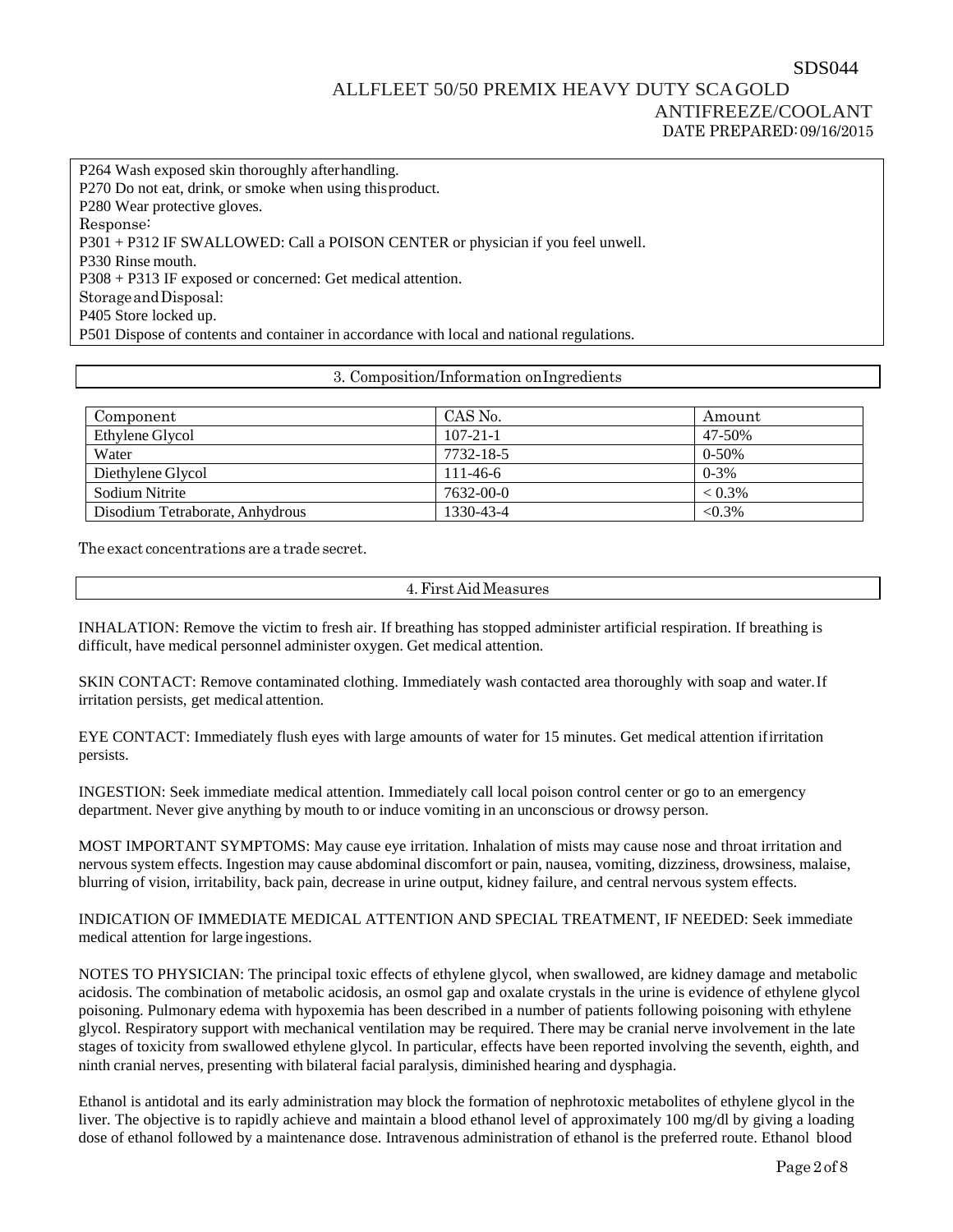levels should be checked frequently. Hemodialysis may be required. 4-Methyl pyrazole (Fomepizole®), a potent inhibitor of alcohol dehydrogenase, has been used therapeutically to decrease the metabolic consequences of ethylene glycol poisoning. Fomepizole® is easier to use clinically than ethanol, does not cause CNS depression or hypoglycemia and requires less monitoring than ethanol. Additional therapeutic modalities which may decrease the adverse consequences of ethylene glycol metabolism are the administration of both thiamine and pyridoxine. As there are complicated and serious overdoses, we recommend you consult with the toxicologists at your poison control center.

The principal toxic effects of sodium nitrite poisoning are vasodilatation and/or methemoglobinemia. Hypotension with syncope and tachycardia are common findings. Coronary vasospasm due to acute withdrawal may be seen. Paradoxical bradycardia may occur rarely. Coronary ischemia and cerebrovascular disease can occur due to severe hypotension. Immediate life support measures should be provided because of associated hypotension, seizures, and methemoglobinemia-induced anoxia. Immediately contact a poison center or hospital emergency department for treatment advice.

#### 5. Firefighting Measures

SUITABLE EXTINGUISHING MEDIA: For large fires, use alcohol type or all-purpose foams. For small fires, use water spray, carbon dioxide or dry chemical.

SPECIFIC HAZARDS ARISING FROM THE CHEMICAL: A solid stream of water or foam directed into hot, burning liquid can cause frothing. Burning may produce carbon monoxide and carbon dioxide.

SPECIAL FIRE FIGHTING PROCEDURES: Do not spray pool fires directly. Firefighters should wear positive pressure selfcontained breathing apparatus and full protective clothing for fires in areas where chemicals are used or stored.

### 6:AccidentalReleaseMeasures

PERSONAL PRECAUTIONS, PROTECTIVE EQUIPMENT AND EMERGENCY PROCEDURES: Wear appropriate protective clothing and equipment (See Section 8).

METHODS AND MATERIALS FOR CONTAINMENT/CLEANUP: Collect with absorbent material and place in appropriate, labeled container for disposal or, if permitted flush spill area with water.

#### 7. Handling and Storage

### PRECAUTIONS FOR SAFE HANDLING:

Harmful or Fatal if Swallowed. Do not drink antifreeze or solution. Avoid eye and prolonged or repeated skin contact. Avoid breathing vapors or mists. Wash exposed skin thoroughly with soap and water after use. Do not store in opened or unlabeled containers. Keep container away from open flames and excessive heat. Do not reuse empty containers unless properly cleaned. Empty containers retain product residue and may be dangerous. Do not cut, weld, drill, etc. containers, even empty.

Sudden release of hot organic chemical vapors or mists from process equipment operating at elevated temperature and pressure, or sudden ingress of air into vacuum equipment, may result in ignitions without any obvious ignition sources. Published "autoignition" or "ignition" temperatures cannot be treated as safe operating temperatures in chemical processes without analysis of the actual process conditions. Use of this product in elevated temperature applications should be thoroughly evaluated to assure safe operating conditions.

### CONDITIONS FOR SAFE STORAGE, INCLUDING ANY INCOMPATIBILITIES: Store away from excessive heat and oxidizers.

NFPA CLASSIFICATION: IIIB (May qualify for the following consumer quantity exemption: Consumer products that contain not more than 50 percent by volume of water-miscible flammable or combustible liquids, with the remainder of the product consisting of components that do not burn and where packaged in individual containers that do not exceed 1.3 gal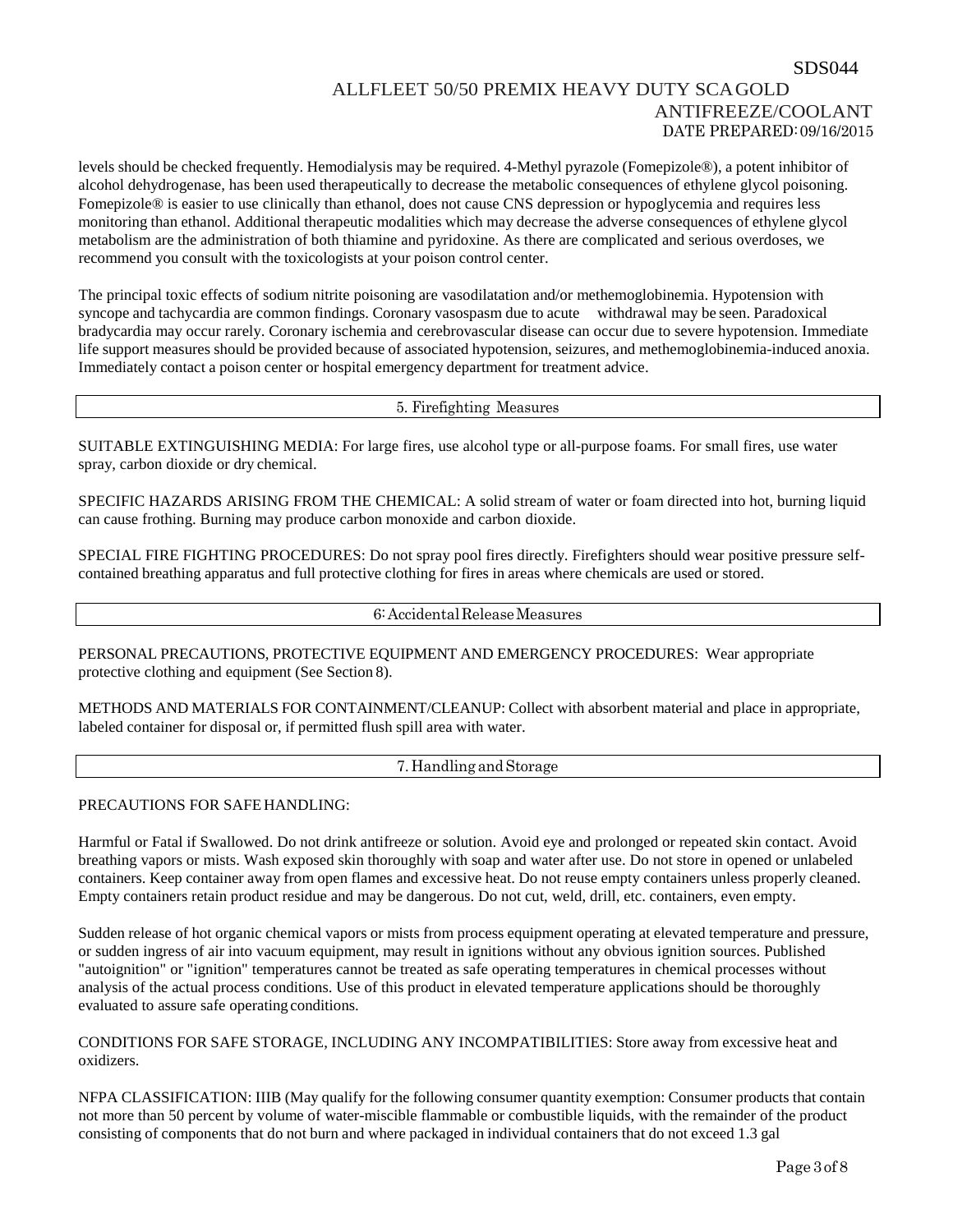(5 L) capacity.)

## 8. Exposure Controls / Personal Protection

### EXPOSURE GUIDELINES

| <b>CHEMICAL</b>                              | <b>EXPOSURE LIMIT</b>                                         |
|----------------------------------------------|---------------------------------------------------------------|
| Ethylene Glycol (as aerosol)                 | 100 mg/m <sup>3</sup> Ceiling ACGIH TLV                       |
| Diethylene Glycol                            | $10 \text{ mg/m}^3$ TWA AHIA WEEL                             |
| Sodium Nitrite                               | None Established                                              |
| Disodium Tetraborate, Anhydrous (as borates) | $2$ mg/m <sup>3</sup> TWA, 6 mg/m <sup>3</sup> STEL ACGIH TLV |

APPROPRIATE ENGINEERING CONTROLS: Use general ventilation or local exhaust as required to maintain exposures below the occupational exposure limits.

### PERSONAL PROTECTIVE EQUIPMENT

RESPIRATORY PROTECTION: For operations where the exposure limit is exceeded a NIOSH approved respirator with organic vapor cartridges and dust/mist prefilters or supplied air respirator is recommended. Equipment selection depends on contaminant type and concentration. Select and use in accordance with 29 CFR 1910.134 and good industrial hygiene practice. For firefighting, use self-contained breathing apparatus.

GLOVES: Chemical resistant gloves such as neoprene or PVC where contact is possible.

EYE PROTECTION: Splash-proof goggles.

OTHER PROTECTIVE EQUIPMENT/CLOTHING: Appropriate protective clothing as needed to minimize skin contact.

9.PhysicalandChemicalProperties

| <b>APPEARANCE:</b>           | Gold liquid                     | ODOR:                       | Characteristic odor                      |
|------------------------------|---------------------------------|-----------------------------|------------------------------------------|
| <b>ODOR THRESHOLD:</b>       | Not determined                  | $pH$ :                      | 10.4                                     |
| MELTING/FREEZING             | $-36^{\circ}F(-37^{\circ}C)$    | <b>BOILING POINT/RANGE:</b> | 227°F (108°C)                            |
| POINT:                       |                                 |                             |                                          |
| <b>FLASH POINT:</b>          | $>$ 241°F ( $>$ 116°C) TCC      | <b>EVAPORATION RATE:</b>    | Not determined                           |
| FLAMMABILITY (SOLID,         | Not Applicable                  | <b>FLAMMABILITY LIMITS:</b> | LEL: 3.2% (ethylene glycol)              |
| GAS)                         |                                 |                             | UEL: 15.3% (ethylene glycol)             |
| <b>VAPOR PRESSURE:</b>       | $< 0.06$ mmHg @ 20 $^{\circ}$ C | <b>VAPOR DENSITY:</b>       | 2:1                                      |
| <b>RELATIVE DENSITY:</b>     | 1.08                            | <b>SOLUBILITIES</b>         | Water: 100 %                             |
| <b>PARTITION COEFFICIENT</b> | Not determined                  | <b>AUTOIGNITION</b>         | $748^{\circ}F(398^{\circ}C)$ (estimated) |
| (n-octanol/water)            |                                 | <b>TEMPERATURE:</b>         |                                          |
| <b>DECOMPOSITION</b>         | Not determined                  | VISCOSITY:                  | Not determined                           |
| TEMPERATURE:                 |                                 |                             |                                          |

10.StabilityandReactivity

REACTIVITY: Normally unreactive

CHEMICAL STABILITY: Stable

POSSIBILITY OF HAZARDOUS REACTIONS: Reaction with strong oxidizers will generate heat.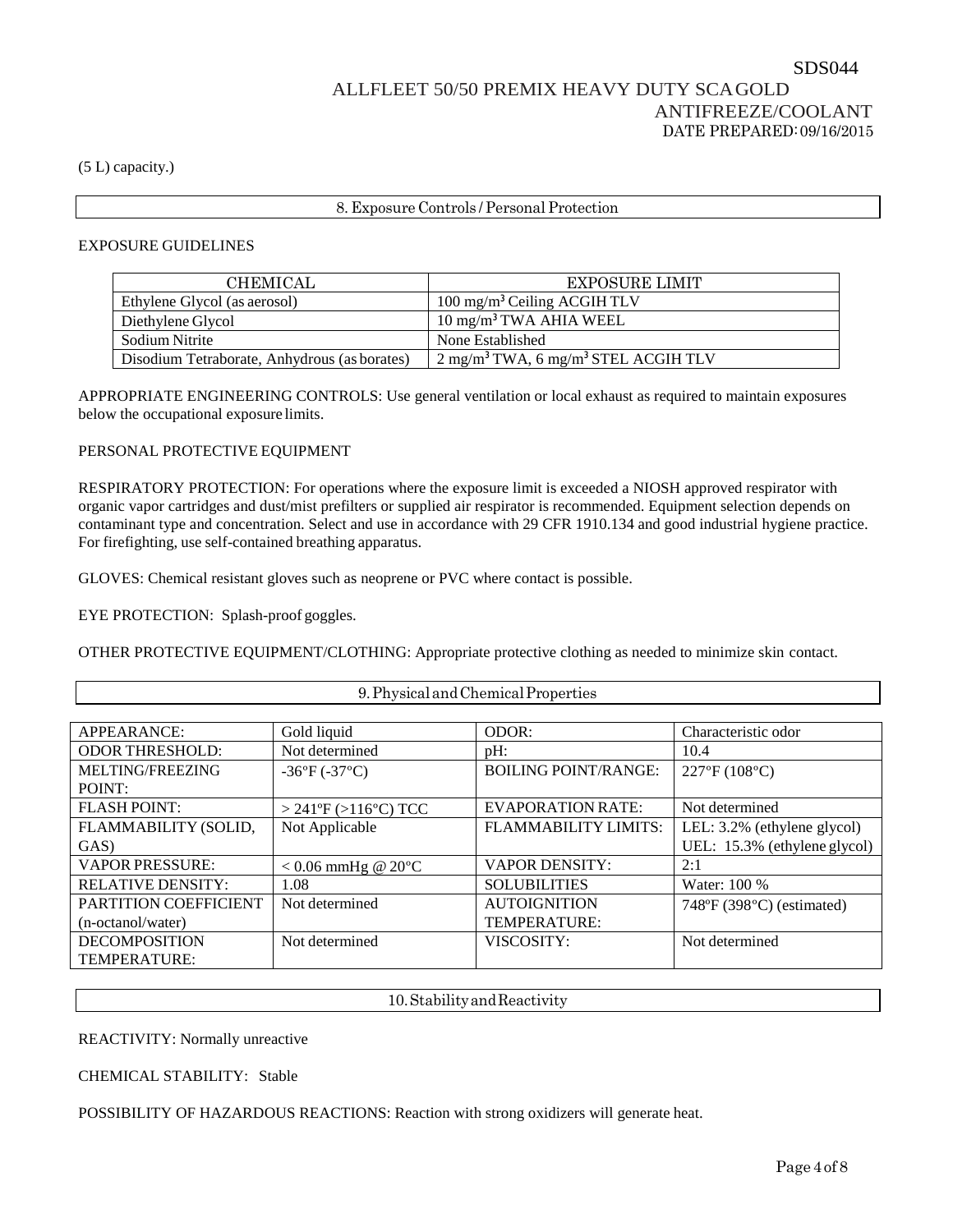### CONDITIONS TO AVOID: None known

INCOMPATIBLE MATERIALS: Avoid strong bases at high temperatures, strong acids, strong oxidizing agents, and materials reactive with hydroxylcompounds.

### HAZARDOUS DECOMPOSITION PRODUCTS: Carbon monoxide, carbondioxide.

11. ToxicologicalInformation

### POTENTIAL HEALTH EFFECTS:

#### ACUTE HAZARDS:

INHALATION: May cause irritation of the nose and throat with headache, particularly from mists. High vapor concentrations caused, for example, by heating the material in an enclosed and poorly ventilated workplace, may produce nausea, vomiting, headache, dizziness and irregular eyemovements.

SKIN CONTACT: No evidence of adverse effects from available information.

EYE CONTACT: Liquid, vapors or mist may cause discomfort in the eye with persistent conjunctivitis, seen as slight excess redness or conjunctiva. Serious corneal injury is notanticipated.

INGESTION: May cause abdominal discomfort or pain, nausea, vomiting, dizziness, drowsiness, malaise, blurring of vision, irritability, back pain, decrease in urine output, kidney failure, and central nervous system effects, including irregular eye movements, convulsions and coma. Cardiac failure and pulmonary edema may develop. Severe kidney damage which may be fatal may follow the swallowing of ethylene glycol. A few reports have been published describing the development of weakness of the facial muscles, diminishing hearing, and difficulty with swallowing, during the late stages of severe poisoning. This product contains less than 0.5% sodium nitrite. Swallowing sodium nitrite causes the formation of methemoglobin in the blood which may result in cyanosis, lowering of blood pressure, rapid heartbeat and severe headache. Doses as low as 14 mg/kg have been reported to cause toxic effects.

CHRONIC EFFECTS: Prolonged or repeated inhalation exposure may produce signs of central nervous system involvement, particularly dizziness and jerking eye movements. Prolonged or repeated skin contact may cause skin sensitization and an associated dermatitis in some individuals. Ethylene glycol has been found to cause birth defects in laboratory animals. The significance of this finding to humans has not been determined.

CARCINOGENICITY LISTING: None of the components of these products is listed as a carcinogen or suspected carcinogen by IARC, NTP, ACGIH, or OSHA.

### ACUTE TOXICITY VALUES:

| Ethylene Glycol:   | LD50 Oral Rat: $4700 \text{ mg/kg}$<br>LD50 Skin Rabbit: 9530 mg/kg                           |
|--------------------|-----------------------------------------------------------------------------------------------|
| Diethylene Glycol: | LD50 Oral Rat: $12,565$ mg/kg<br>LD50 Skin Rabbit: 11,890 mg/kg                               |
| Sodium Nitrite:    | LD50 Oral Rat: $180 \text{ mg/kg}$<br>LC50 Inhalation Rat: $5.5 \text{ mg/m}3/4 \text{ hr}$ . |

Disodium Tetraborate, Anhydrous: LD50 Oral Rat 3450mg/kg LC50 Inhalation Rat >2.03 mg/L/5 hr (no deaths occurred) LD50 Skin Rabbit >2000 mg/kg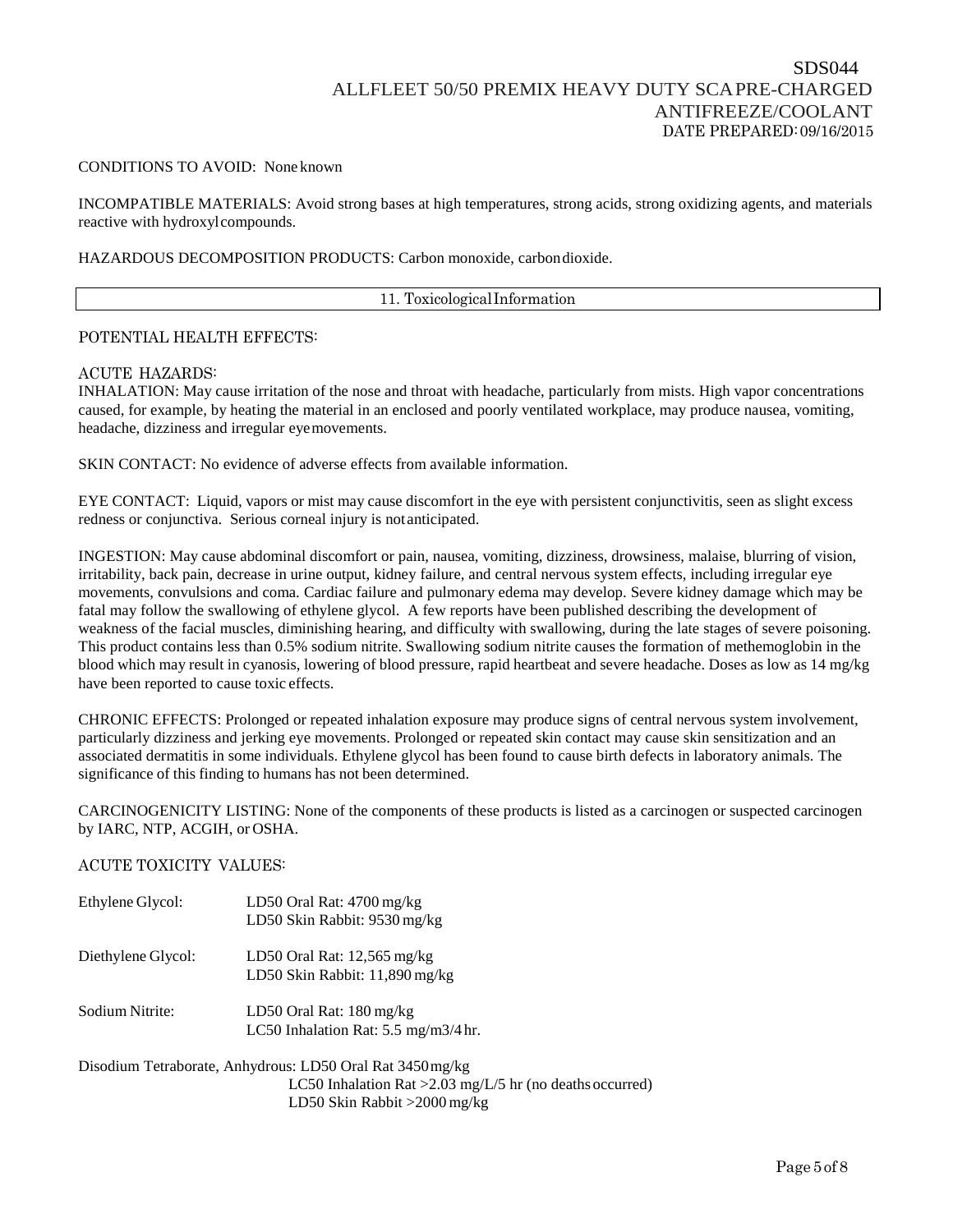SIGNIFICANT LABORATORY DATA WITH POSSIBLE RELEVANCE TO HUMAN HEALTH: Ethylene glycol has been shown to produce dose-related teratogenic effects in rats and mice when given by gavage or in drinking water at high concentrations or doses. Also, in a preliminary study to assess the effects of exposure of pregnant rats and mice to aerosols at concentrations 150, 1,000 and 2,500 mg/m3 for 6 hours a day throughout the period of organogenesis, teratogenic effects were produced at the highest concentrations, but only in mice. The conditions of these latter experiments did not allow a conclusion as to whether the developmental toxicity was mediated by inhalation of aerosol, percutaneous absorption of ethylene glycol from contaminated skin, or swallowing of ethylene glycol as a result of grooming the wetted coat. In a further study, comparing effects from high aerosol concentration by whole-body or nose-only exposure, it was shown that nose-only exposure resulted in maternal toxicity (1,000 and 2,500 mg/m3) and developmental toxicity in with minimal evidence of teratogenicity (2,500 mg/m3). The no-effects concentration (based on maternal toxicity) was 500 mg/m3. In a further study in mice, no teratogenic effects could be produced when ethylene glycol was applied to the skin of pregnant mice over the period of organogenesis. The above observations suggest that ethylene glycol is to be regarded as an animal teratogen; there is currently no available information to suggest that ethylene glycol caused birth defects in humans. Cutaneous application of ethylene glycol is ineffective in producing developmental toxicity; exposure to high aerosol concentration is only minimally effective in producing developmental toxicity; the major route for producing developmental toxicity is perorally.

Two chronic feeding studies, using rats and mice, have not produced any evidence that ethylene glycol causes dose-related increases in tumor incidence or a different pattern of tumors compared with untreated controls. The absence of carcinogenic potential for ethylene glycol has been supported by numerous invitro genotoxicity studies showing that it does not produce mutagenic or clastogenic effects.

Animal feeding studies at high doses, have demonstrated effects on fertility and male reproductive organs. Additional studies with boric acid at high doses have demonstrate developmental effects including fetal weight loss and minor skeletal variations. The doses administered were many times in excess of those which humans would normally be exposed to. A recent epidemiology study under the conditions of normal occupational exposure to borate dusts indicated no effect on fertility.

12. EcologicalInformation

### ECOTOXICITY:

Ethylene Glycol: LC50 Fathead Minnow <10,000 mg/L/96 hr. EC50 Daphnia Magna 100,000 mg/L/48 hr. Bacterial (Pseudomonas putida): 10,000 mg/l Protozoa (Entosiphon sulcatum and Uronema parduczi; Chatton-Lwoff): >10,000 mg/l Algae (Microcystis aeruginosa): 2,000mg/l Green algae (Scenedesmus quandricauda): >10,000mg/l Diethylene Glycol: LC50 western mosquitofish >32,000 mg/L/96 hr. Sodium Nitrite: LC50: Western mosquitofish, female 1.5 mg/L/ 96 hr. LC50: Daphnia magna 8.3 mg/L /96 hr.

### PERSISTENCE AND DEGRADABILITY:

Ethylene Glycol is readily biodegradable (97-100% in 2-12 days). Diethylene glycol is readily biodegradable (>70% in 19 days).

Sodium Nitrite: Does not volatilize, and is likely to remain in water until consumed by plants or other organisms.

### BIOACCUMULATIVE POTENTIAL:

Ethylene glycol: A BCF of 10, reported for ethylene glycol in fish, Golden ide (Leuciscus idus melanotus), after 3 days of exposure suggests the potential for bioconcentration in aquatic organisms is low. Diethylene glycol: An estimated BCF of 3 suggests the potential for bioconcentration in aquatic organisms is low.

MOBILITY IN SOIL: Ethylene glycol and diethylene glycol are highly mobile in soil.

OTHER ADVERSE EFFECTS: Noneknown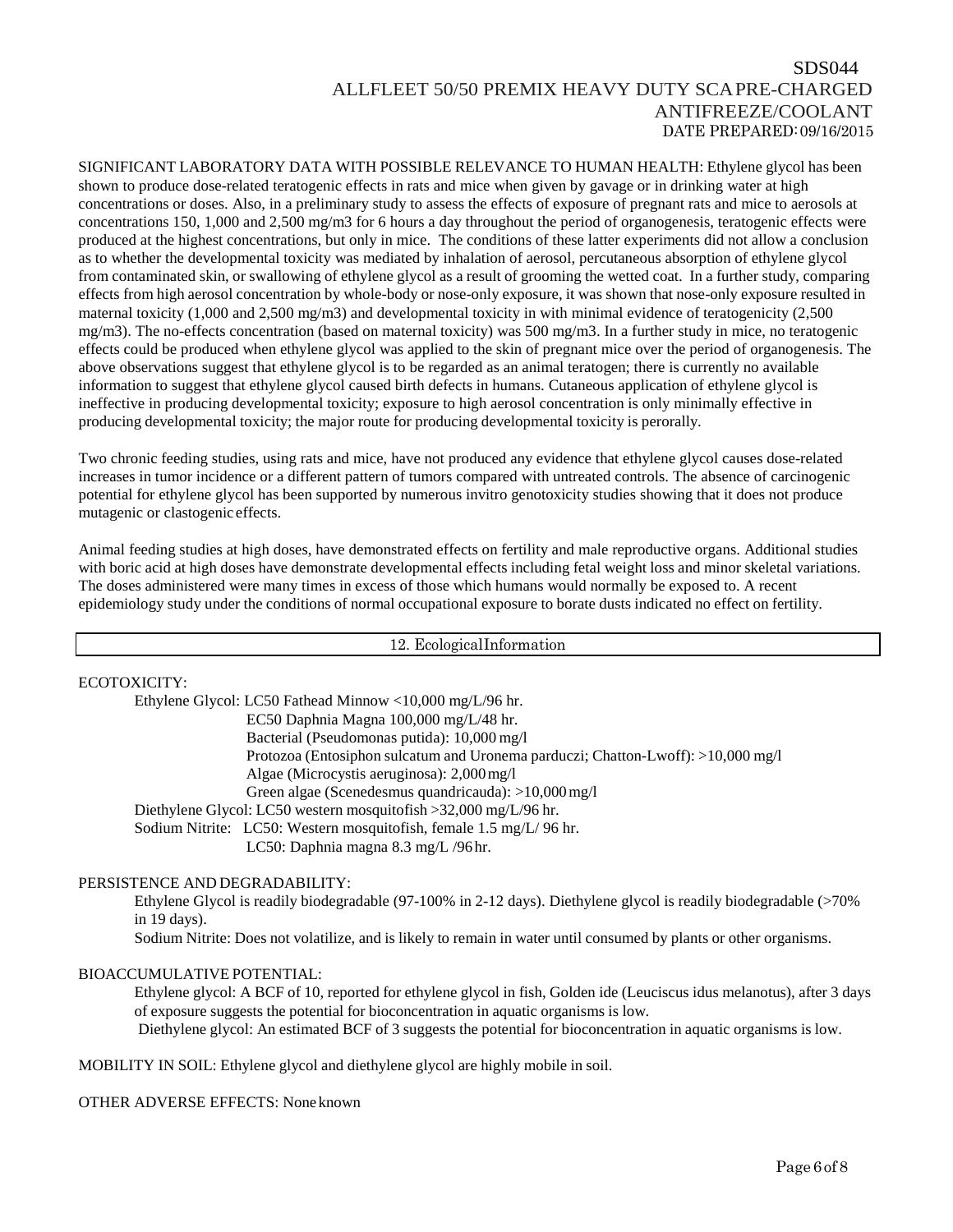13. Disposal Considerations

Dispose of product in accordance with all local, state/provincial and federal regulations.

### 14.Transport Information

U.S. DOT HAZARD CLASSIFICATION: Not Regulated (unless package contains a reportable quantity)

Note: IF A SHIPMENT OF A REPORTABLE QUANTITY (10,000 LBS/1,109 GAL) IN A SINGLE PACKAGEIS INVOLVED, THE FOLLOWING INFORMATION APPLIES:

PROPER SHIPPING NAME: RQ, Environmentally hazardous substance, liquid, n.o.s. (Ethylene glycol) UN NUMBER: UN3082 PACKING GROUP: III LABELS REQUIRED: Class 9

DOT MARINE POLLUTANTS: This product does not contain Marine Pollutants as defined in 49 CFR171.8.

IMDG CODE SHIPPING CLASSIFICATION: NotRegulated

### CANADIAN TDG CLASSIFICATION: NotRegulated

15. Regulatory Information

EPA SARA 311/312 HAZARD CLASSIFICATION: Acute health, chronic health

EPA SARA 313: This Product Contains the Following Chemicals Subject to Annual Release Reporting Requirements Under SARA Title III, Section 313 (40 CFR 372):

Ethylene Glycol 107-21-1 47-50%

PROTECTION OF STRATOSPHERIC OZONE: This product is not known to contain or to have been manufactured with ozone depleting substances as defined in 40 CFR Part 82, Appendix A to Subpart A.

CERCLA SECTION 103: Spills of this product over the RQ (reportable quantity) must be reported to the National Response Center. The RQ for this product, based on the RQ for Ethylene Glycol (50% maximum) of 5,000 lbs., is 10,000 lbs. Many states have more stringent release reporting requirements. Report spills required under federal, state and local regulations.

CALIFORNIA PROPOSITION 65: The normal consumer use of this product does not result in exposures to chemicals known to the State of California to cause Cancer and/or Reproductive Harm above the significant risk level for carcinogens or the maximum allowable dose levels for reproductive toxins. Therefore, no warnings are required for consumer packages. Industrial or other occupational use of this product at higher frequency and using larger quantities of this product may result in exposures exceeding these levels and are labeledaccordingly.

EPA TSCA INVENTORY: All of the components of this material are listed on the Toxic Substances Control Act (TSCA) Chemical Substances Inventory.

CANADIAN ENVIRONMENTAL PROTECTION ACT: All of the ingredients are listed on the Canadian Domestic Substances List.

CHINA. All of the ingredients are listed on the Inventory of Existing Chemical Substances in China (IECSC).

PHILIPPINES One of the ingredients of this product is not listed on the Philippines Inventory of Chemicals and Chemical